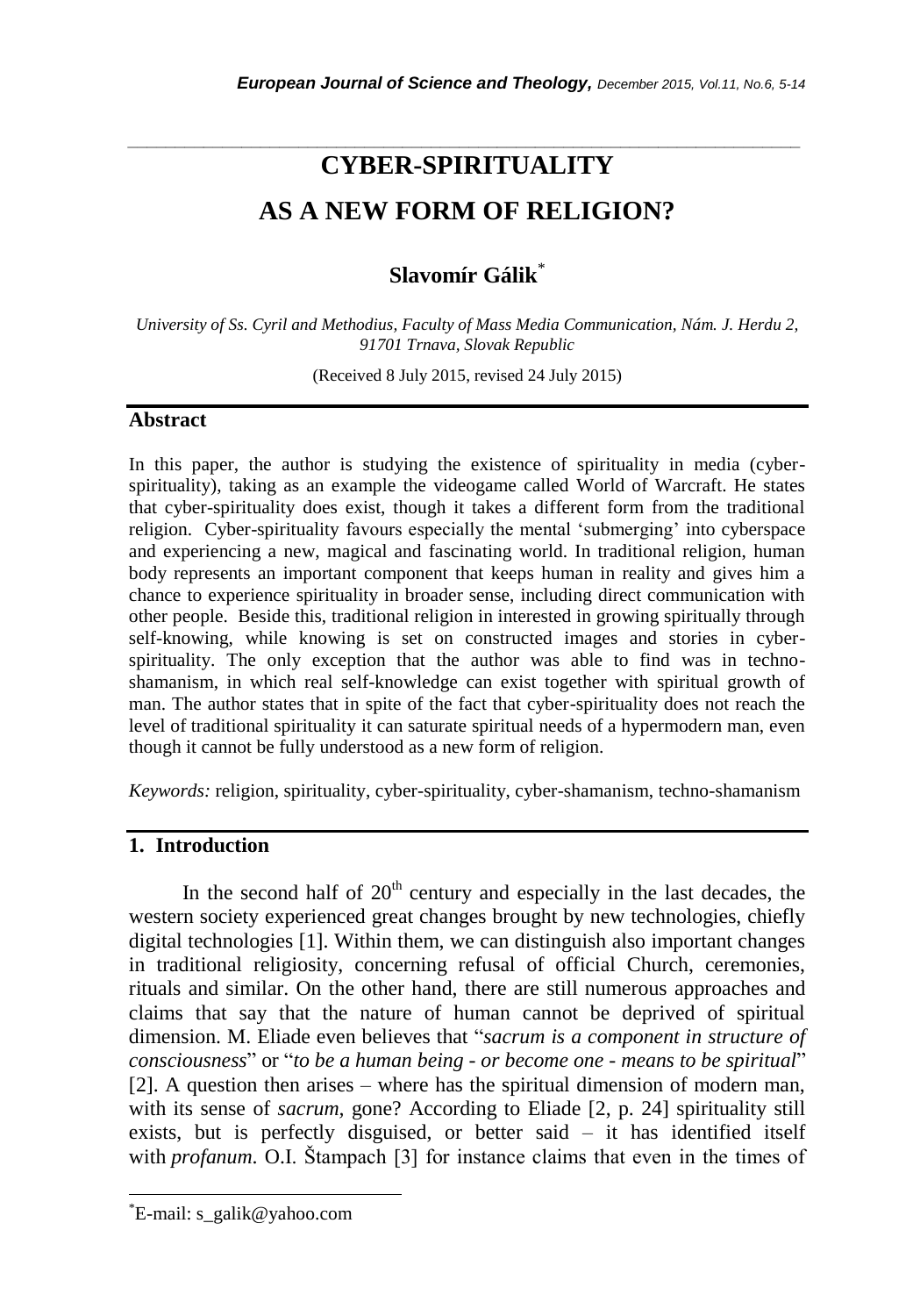strong atheisation in the former Soviet Union, or China, there were some pseudo-spiritual practices, such as the First of May festivals, or worshiping Mao Presently, according to T. Halík [4], religions is finding its way into media. He thinks media are taking a whole set of traditional functions found in religion: they offer symbols, interpret world, offer shared experience, but also present feasts and ecstatic experiences.

We will be studying in this paper the actual changing spiritual forms, especially in relation to media sphere. It is concretely the phenomenon of spirituality in cyberspace of digital media (e.g. cyber-spirituality) that we will be studying in two phases: firstly whether there is such a thing as phenomenon of spirituality and secondly - if yes, what it shares with traditional spirituality, or what differences there are.

#### **2. The term of spirituality**

Spirituality, in the general sense of world, means spiritual life, the opposite of material life. In relation to religion, it represents a narrower definition, concretely its inner experience-based quality. This is the reason why the term spirituality often relates to changed phases of consciousness, which are in contrast with the profane or common phase of consciousness. These phases of consciousness are typical for living through ecstatic experiences (or visions), which are mysterious, magical, sacral, fascinating, but also horrific.

M. Eliade [5] says that every religion typically has a basic structure of holiness (*sacrum*) that is in contrast with profane life (*profanum*). Change from profane to sacral life brings an extraordinary spiritual experience. Eliade for example mentioned the case of patriarch Jacob (Genesis 28.10-22), who fell asleep on his way to Laban and had a dream in which he saw a ladder that angels were climbing up and down with God's promise to Jacob. When he woke up, he spoke of this place as of a horrible place and then he made an altar of the stone on which he had been sleeping. This Bible story has two aspects – the inner aspect and the outside aspect. The first one speaks about internal spiritual experience, which was unusual, transcendent, sacral, and in this case also horrific, while the second aspect, which directly follows the first one, is marking this once usual place, as sacred place. A sacred place, as says Eliade [5, p. 18], is stepping out of the usual homogeneous and amorphous space, it represents the fullness of being, possibly changes itself into the centre of the world, or gate into other worlds. A sacred place is always bound to a sacred time, which represents retrieving the sacred occasion by, for example, ritual reiteration of the original event, occasion or similar. The experience remains the basis of spirituality, experience that represents revelation of something exceptional, sacred, with fascinating or horrifying impression.

If spirituality, or each and every religion, is based on spiritual experiences, or if it is vitalised by them, then mysticism represents such experience-based phenomenon extremely well. Mysticism represents here, in relation to spirituality, even a narrower term and means its most central part. In this respect,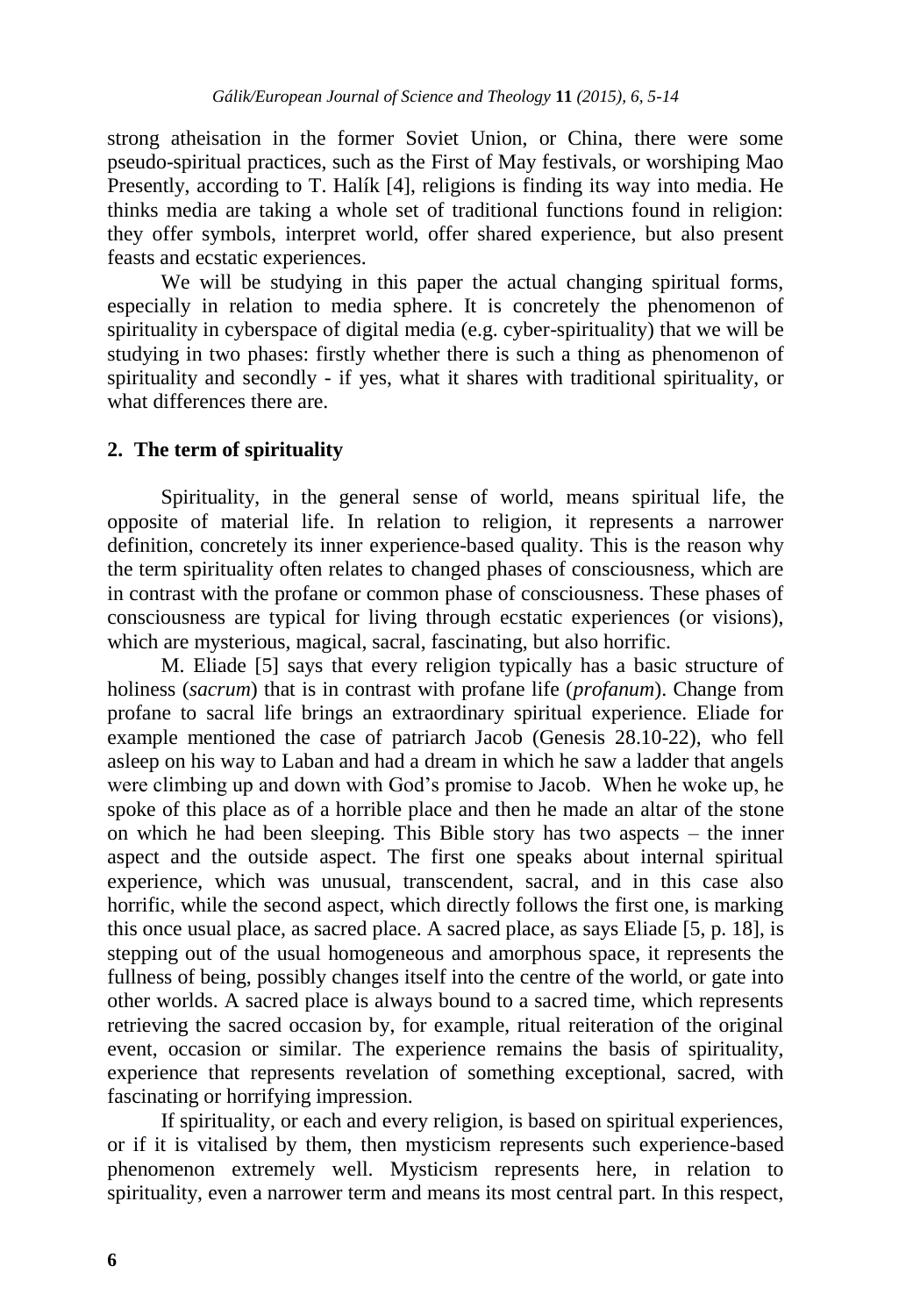looking inside out, we can specify a certain order: mysticism  $-$  spirituality  $$ religion. A part of mysticism, or a part of the mystical road that ends with unity with God (Latin *unio*) is the so-called trance or 'flight of the soul'. Teresa of Avila [6], for example, says this about uplifting of the spirit*:* "*To return to this sudden rapture of the spirit. The soul really appears to have quitted the body ... She feels that she has been wholly transported into another and a very different region from that in which we live, where a light so unearthly is shown that, if during her whole lifetime she had been trying to picture it and the wonders seen, she could not possibly have succeeded*" We often encounter similar experiences in mysticism. To illustrate this, we can also speak about the mystic of Saint Hildegard of Bingen [7], who had numerous visions during her life: "*I perceive these things through my soul, my unopened eyes, rather than through my real eyes or real ears*".

Thus mystical and spiritual experiences establish the basis for spirituality and every single religion. Spirituality in this sense then represents a new, transcendent space in which the spirit "travels" and lives through experiences that are mystical, sacred, fascinating or even horrific.

## **3. The term of cyber-spirituality in the context of the World of Warcraft videogame**

Several of the already mentioned authors, for example M. Eliade, O.I. Stampach or T. Halík speak alike as they claim that religion can change its traditional form to reach areas that are not typical for it. The classic example can be seen in media, for example, especially picture-based media, which can generate various kinds of mood and feelings [8], especially those that are tied to entertainment [9], but also support spiritual phenomena in the sense of creating a nicer and more true reality, for example with sports heroes, singers or actors/actresses – gods that are hugely adored [4]. This is the reason why media can also substitute traditional religion, to a certain degree. These are real people here, with real lives that are virtualised or sacralised through media.

The second case is about film stories, videogames and similar, which are fictional but acquire a spiritual, or pseudo-religious nature. There are very successful films such as *The Lord of the Rings* and *Harry Potter*. They both share a basic story – fight between good and evil, with a great deal of magic, wizardry and even modern technology. This all creates a new world that manifests mystery and *sacrum*, i.e. spirituality and especially spiritual experience. This phenomenon – experiencing spirituality in media - can be described as cyber-spirituality.

In case of videogames, we witness even more intense experience of cyberspirituality because the players interfere with the game. They can identify themselves with certain hero who often represents an archetype, they can stand for good or bad, enjoy the captivating sceneries, magic, virtual community and others. Among the videogames, World of Warcraft (WoW) is undoubtedly the most popular one. It was brought by a company called *Blizzard Entertainment* in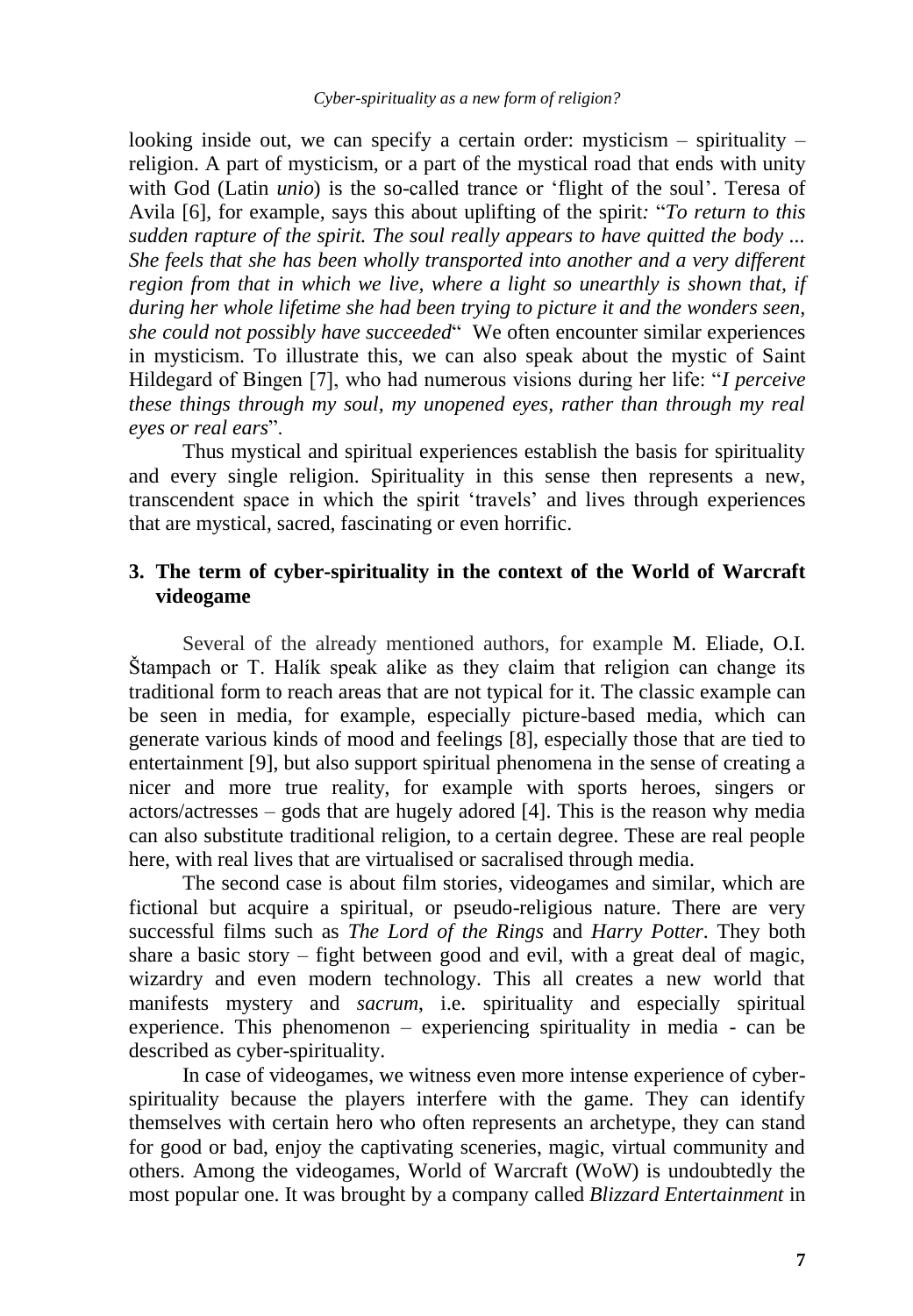2004. Several countries participated to create this videogame, for example the USA, New Zealand, Canada and Mexico, followed by Southern Korea, China, the European Union, Taiwan, Singapore and Hong Kong a year later. Thus the game gained a significant intercultural and interreligious importance because it incorporated various symbolical and mythological elements taken from various cultures of the world. The game is played by some 13 million players from all around the world now, players that identify themselves with different mythological characters and act as positive or negative heroes. Also, it is possible for the community to join and fight against a common foe. The storyline runs in two fictional worlds: Azeroth and Outland/Draenor, Azeroth is composed of four continents: Northrend, Eastern Kingdoms, Kalimdor and Pandaria. Azeroth represent the greatest battlefield, place where two fractions called Alliance and Horde fight each other.

J. Vallikatt wrote a book with the title *Virtually Religious: Myth, Ritual and Community in World of Warcraft* [10], he studied this game and, at certain stage, also played it for three hours a day in the period of three months. Beside this, he interviewed some of the players in various places in India. Vallikatt specifically focused on presence of religious happenings, such as myths, rituals and establishing of communities that are typical also in traditional religions. In the first case, Vallikatt found many myths that are very similar to classic myths. In the introduction to the game, on its web site, he found some background for the story – it showed a mythological character. It was a narrative about the beginning of the world (game) and about the player's role to re-create the world. Or, in case of a new version of the game, he found explanation of the changes that were implemented in the world, usually outbreak of chaos, disruption of the kingdom of Azeroth and the player's quest to establish order. This myth, Vallikatt explains, presents some similarities with what M. Eliade calls "sacred history'. Eliade adds "A myth describes the sacred history, e.g. original occurrence that happened at the beginning of the time, *ab initio*. To tell the story of sacred history means the same as to reveal a mystery…" [5, p. 64] In the WoW videogame, the fight between 'light' and 'darkness' usually takes places on the mythical *Mount Hyjal,* and usually includes defence of the "world tree". Beside cosmogonic myths, there are also various heroic myths. The author [10, p. 76], referring to J. Campbell, speaks about three phases of heroic mythical structure: separation, initiation and return. In the game, the player is transformed to his avatar, who faces various quests at the beginning. If the avatar – hero succeeds, he gets a reward – he reaches higher degrees of skills and gains appreciation from the community. Vallikatt [10, p. 164] notices that myths in WoW constitute an important part of the game and set the way facts are perceived and the world is understood. Moreover, the players identify themselves deeply with their avatars and start to live their lives. Deep identification with avatars is visible for example when one exclaims "I was killed' rather that 'my avatar was killed'.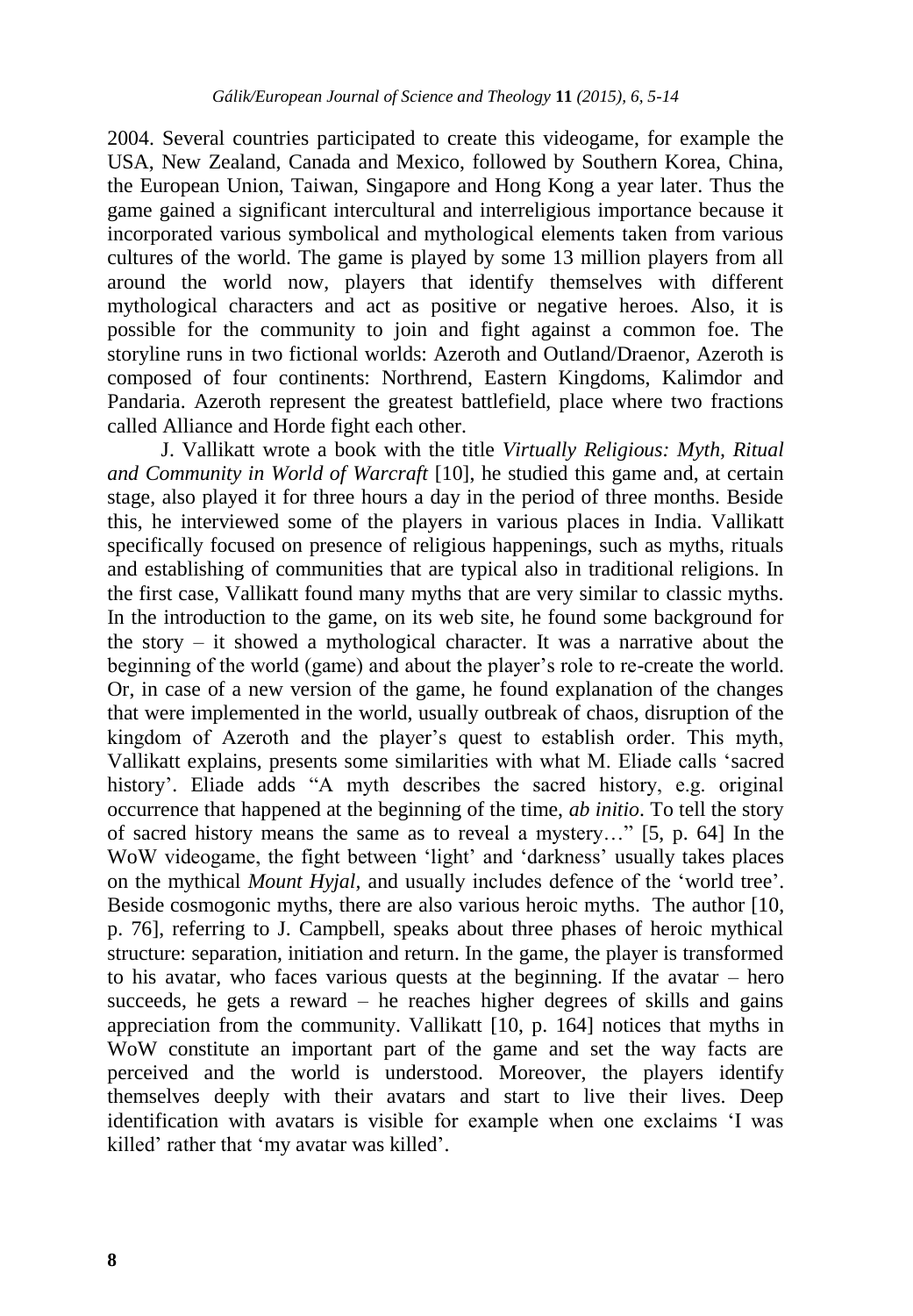Another important part of WoW is in rituals that, according to Vallikatt [10, p. 104], share some features with rituals in religions. He sees rituals in a broader context, as unchanging actions and expressions that repeat in certain sequences. The goal of each of them is to get desirable results. However, there are some rituals in WoW that imitate the primary initiation ritual, which W. Turner [11] describes in three phases: separation, liminal phase and integration. In the phase of separation, the individual is cut from society, in the liminal phase he undergoes internal transformation and in the phase of integration he gets integrated into society again. Vallikatt [10, p. 106] finds the Turner's initiation ritual and especially the liminal phase in the player"s transcendence into the sacred empire of the WoW game, or in experimenting with his own identity. Vallikatt [10, p. 108] sees a great deal of rituals in the challenges the player is faced with, in his quests that are based on rules and on ritual ways of succeeding in the missions. Some of the rituals are closely bound to myths, for example the ritual of healing the 'world tree', ritual of player's revival and similar.

Community is, according to Vallikatt, the third part of religion and similarly to the case of religions, community is shaped also in the WoW game. Communities are meant to bring more efficiency to the fight against monsters and against spreading chaos in the players' world. Vallikatt [10, p. 141] points out that the players are naturally attracted into communities to share the experience and values that the game offers. Many of the players express the idea that players" communities are often better than those found in families and religion. One of the players (Muji) even said that the players' community is very real for him and that he was never able to distinguish online playing time and real life.

Vallikatt [10, p. 168] claims that the WoW game offers its players mystery and transcendent experiences, and the player submerges, consciously or unconsciously, into the world that has a religious character. In this respect, the WoW game can offer some spiritual satisfaction and the newly arising cyberspirituality can offer some spiritual satisfaction for the hyper-modern generation.

#### **4. Comparison between spirituality and cyber-spirituality**

Vallikatt [10, p. 68, 167] suggested several times, basing on his own experience with the game and interview with its players, that in experiencebased sphere there is no difference between traditional spirituality and cyberspirituality. The result of this is in the fact that videogames can massively saturate religious needs of the post-modern (or hyper-modern) man, for example in experiencing the sacred, fascination, self-transformation, catharsis, etc. Similarly, M. Highland and G. Yu [12] declare that digital media, especially videogames, can bring spiritual experiences in man, thus they suggest equality between traditional and cyber-spirituality.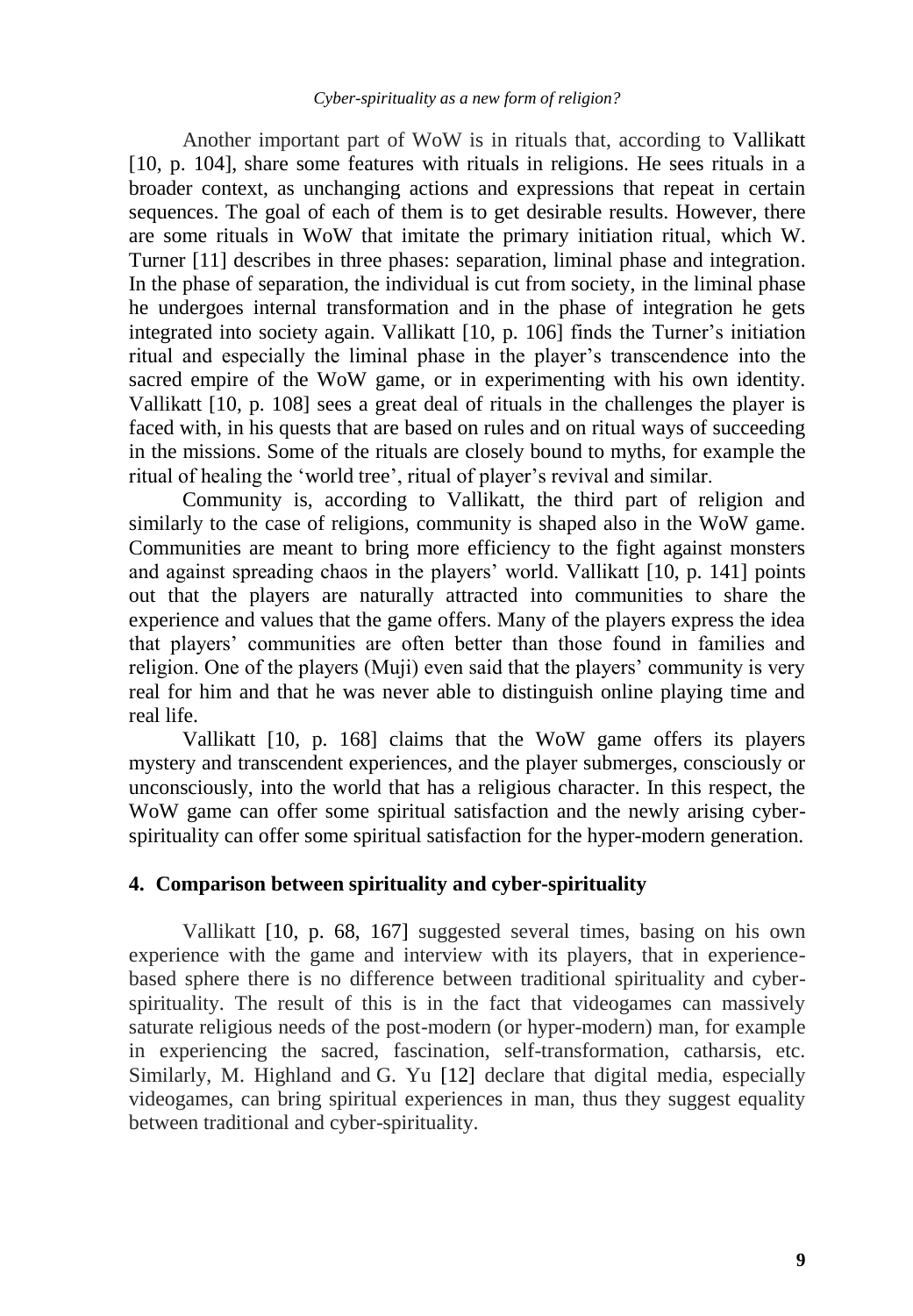Is there then a difference between traditional spirituality and cyberspirituality? In our approach, we try to scrutiny several arguments to show that there indeed, are some differences. There are some differences that relate to the body and also in the very spiritual or mystical experiences.

#### *4.1. First difference*

a) Human body will always determine the basic difference between spirituality and cyber-spirituality, because it is human body that keeps us in reality, holds us in time-space coordinates and offers some more feelings and experiences (for example pain, state of relax and so on) that we cannot receive when we are submerged in cyberspace of a videogame. If we ignored human body, we would lose the foothold that we need to separate virtual and real world. We would not be able to approach the virtual and we would not even know it is virtual because we would have nothing to compare it with. Human body, on the other hand, stays here and so does the ability to distinguish the virtual and real, videogame and real life. If the players said [10, p. 141] videogame was real or even better and more important than life, then it does not mean they wanted to deny the difference between real and virtual world, but more probably they put the virtual in the same level as real, or they even might have assigned a higher value to the virtual.

b) Human body represents a vital realistic principle also in "face to face" communication, thanks to which we know that communication with other person is real and authentic. The reality and authenticity offers to us for example physical touch and also "auratic" energy radiation of the body. Neither physical touch nor "auratic" energy radiation of the body can be conveyed by online communication in cyberspace. This is why spiritual experience in a real religious community should be different and, in real spirituality, also more intense than in an online community, brought by technology.

#### *4.2. Second difference*

The difference between traditional spirituality and cyber-spirituality is also in the very realisation of traditional spirituality, which can be understood in the sense of spiritual development of man, as this is certainly not random but has its patterns.

a) It is firstly about the difference between spiritual offer in cyberspace and spiritual development of human as such. The spiritual offer presented by the WoW, for example, is about eclectic and artificially synthesised myths and rituals. The authors of this game implanted perhaps the best components of various religions that they knew to offer intense experience of the game, but spirituality or - said better - cyber-spirituality is enclosed in technological, design-based and story-based offer given by the game. On the other hand, real spirituality is not about artificial synthesis of religion-based ideas, but about the unique spiritual development of human being that is based on recognition of the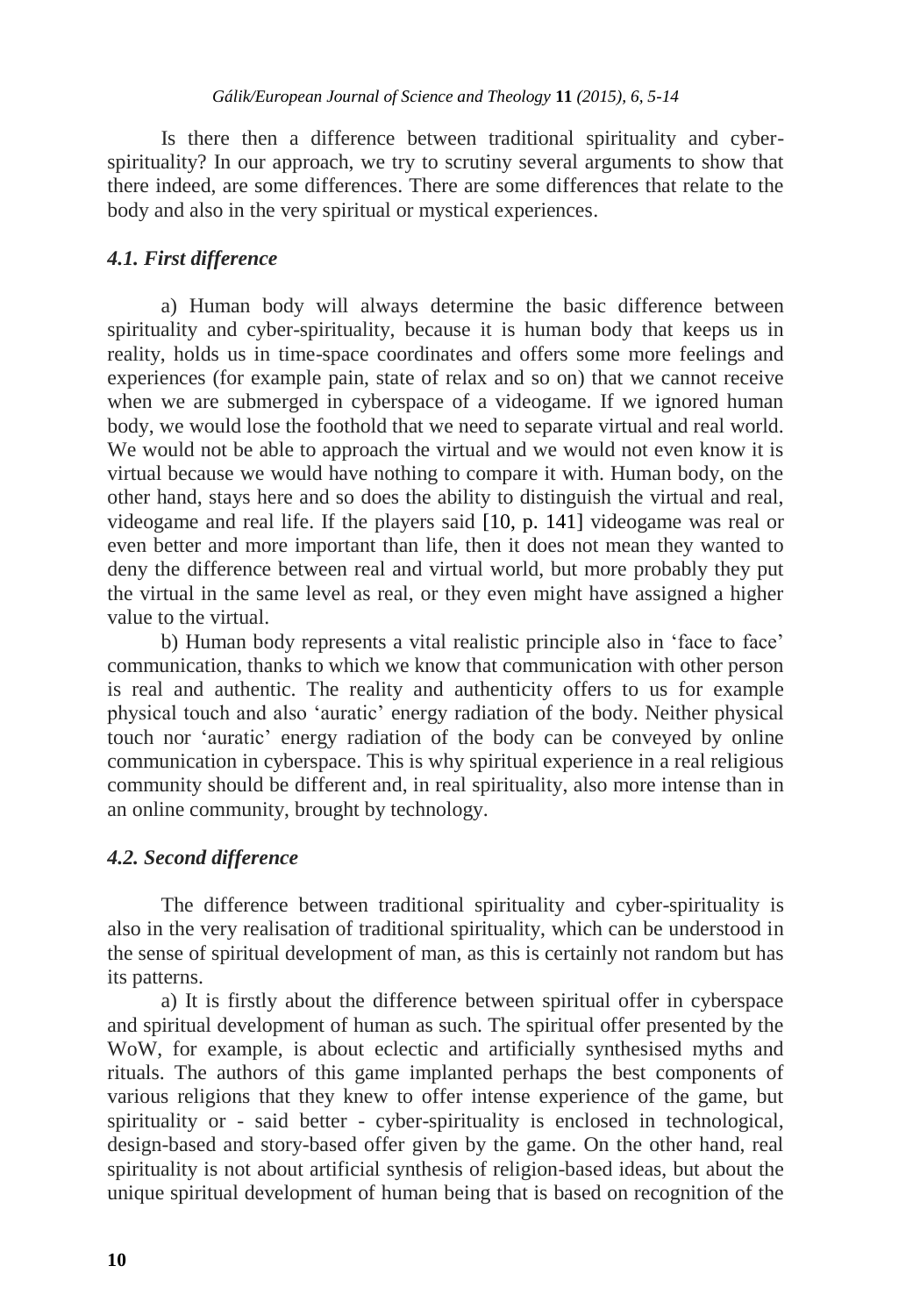self, work with his own mind, ideas, but mainly with his own negative tendencies offered by the sub-conscience. C.G. Jung [13] claims that when consciousness ascends into unconsciousness, collective of individual, we may come across some archetypes; these may be of numinous and sacral character. These archetypes, often found in media and videogames, do not occur randomly, there is a relation with a concrete person, his consciousness, frame of mind, problems and similar.

b) Secondly, higher levels of spirituality are important, the west mysticism [14] describes them as illumination (Latin *illuminatio*) and unification (Latin *unio*). Reaching these levels of consciousness is possible through concentration and meditation – these help to cut the link between consciousness and outer stimulations and turn towards internal stimulation and attention is shifted to one single place (mental of physical) with prospect of the only thing – tranquillisation of the mind. This process is the opposite of what happens when playing video games, where human mind gets bound to the game either through visual or acoustic content. Games such as the WoW often use internal energies known as kundalini and chakras in yoga, but the player does not develop them and therefore cannot reach deeper stages of consciousness, or *unio*, as the western mysticism describes it. Also here, the players" world is closed and isolated from this unique and sacral experience.

## **5. Special kinds of cyber-spirituality - cyber-shamanism and techno shamanism**

Special kinds of cyber-spirituality can be seen in cyber-shamanism and techno-shamanism, where emphasis is put on a more intense connection between human and technologies, for example through specially designed electronic music that helps to reach a state of full submerging into cyberspace. The question is  $-$  to what extent these new kinds of shamanism differ spiritually from traditional shamanism?

For traditional shamanism, as claims M. Eliade [15], it is the so-called shaman"s initiation that is typical. During this the shaman adept undergoes initiation probation, which is similar to the religions matrix of "death and resurrection" [16] and which brings personality transformation of the future shaman. He then acquires knowledge and experience that can be used for the benefit of other people (to treat illnesses, for example). However, a shaman applies this knowledge and experience through ecstasy, which represents the second most significant feature of shamanism.

T. McKenna [17], who researched rituals of shamanism, came with the idea of linking new technologies with traditional shamanistic rituals as early as at the end of 1980s. Basing on his own experience with ayahuasca rituals in upper Amazon where, as he says, speech and singing are "visualised", he thought this experience could be performed through digital media.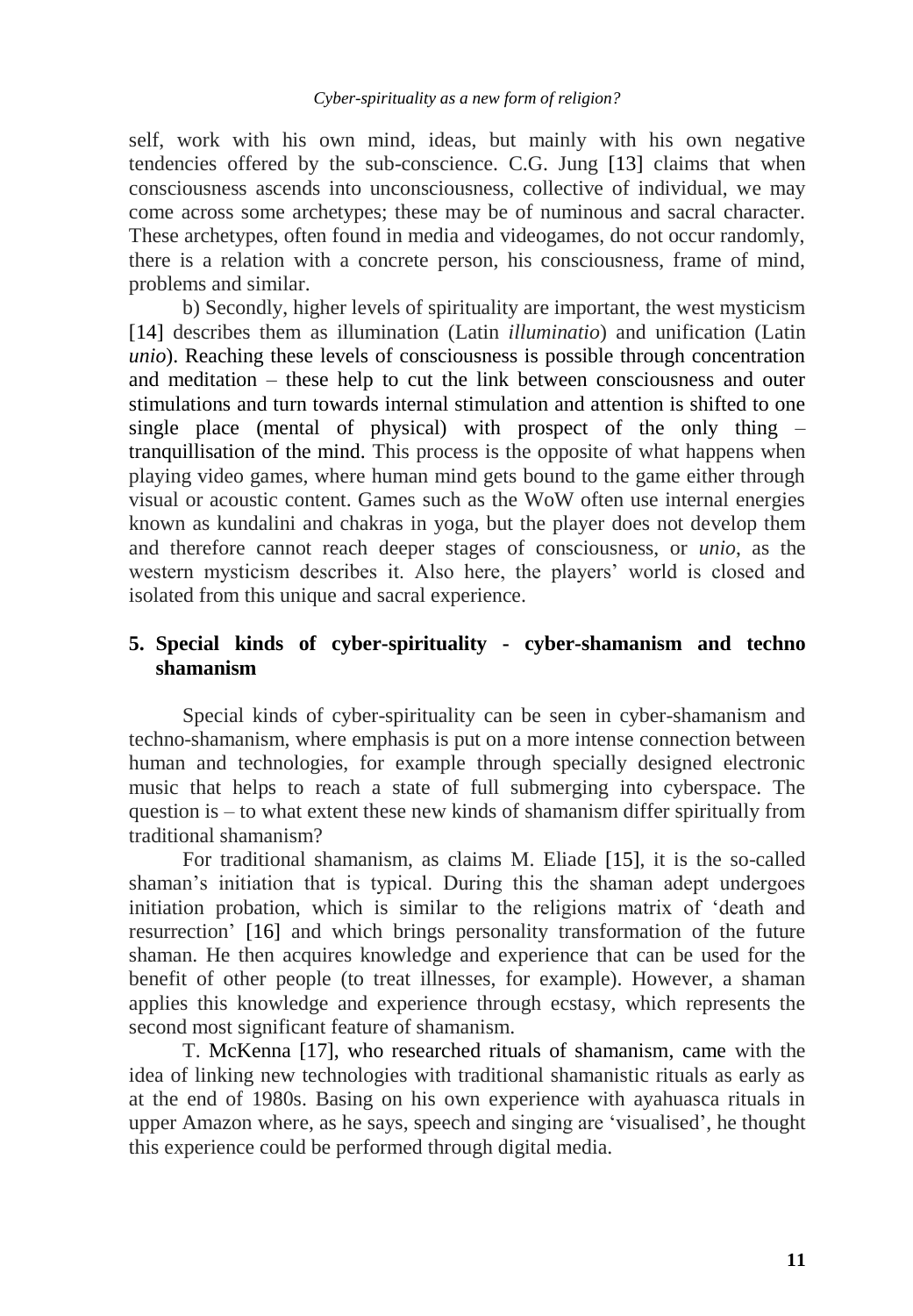Digital media can now fulfil T. McKenna"s dream, at least partially. We have had a great deal of technological applications of shamanism in the last 10- 15 years. However, not every application of shamanism is the same, we then distinguish two basic types: cyber-shamanism and techno-shamanism. L. Martínková [18] points out that the difference can be seen in degree in which digital technology is used. The fist type is purely about 'submerging' into cyberspace through music and images so that man"s perception of time and space fades to zero and he reaches trance just like a real shaman. In the second type, digital technologies only help to practice shamanistic rituals, they are solely auxiliary, for example music. Techno-shamanism then combines digital technology and man"s activity – for example rhythmical breathing, prayers, singing and dancing.

In this perspective, cyber-shamanism brings on one hand an intense experience of 'submerging' into the cyberspace, pre-programmed in a way it would resemble real trance in a shaman that uses hallucinogenic drugs, for example. As one cyber shaman [18] expressed – after approximately an hour of intensive submerging into the cyberspace, he lost the idea of time and space and felt totally freed of everything. On the other hand, "setting" the soul "free" from the body does not happen in the programmed and therefore artificial world of images, but in the real world where the shaman lives together with his culture. The outcome of this trance is then in spiritual cognition (including cognisance of oneself), which enables him to help other members of community. In cybershamanism it is questionable whether this sort of awareness, that could push human spiritually, really occurs.

Techno-shamanism is a completely different case, as it uses digital media merely as tools. In this case trance is reached naturally, since one"s conscience submerges into its own "cyberspace" of the individual or collective unconsciousness. Techno-shamanism has to work with the unconscious contents of the mind similarly to traditional shaman. Working with this contents leads to self-knowing as well as knowing of the spiritual world. In this aspect, the status of authentic spirituality should be granted solely to techno-shamanism, as a variety of cyber-spirituality.

#### **6. Conclusions**

To conclude, we can say that certain types of spirituality can indeed be found even in media. We base this finding on studying of religion-based content in media, especially in the videogame named World of Warcraft, in which we can see myths, rituals and communities, just like in religion. However, the most important thing for cyber-spirituality is to experience "other world" intensively, the world that can be magical, fascinating and that changes players consciousness. Despite similarities, we also find some differences; these determine human body and also higher, spiritual and mystical states. Human body holds us in time and space coordinates and determines what is real, in opposition to virtually - though authentically - experienced world. Body is also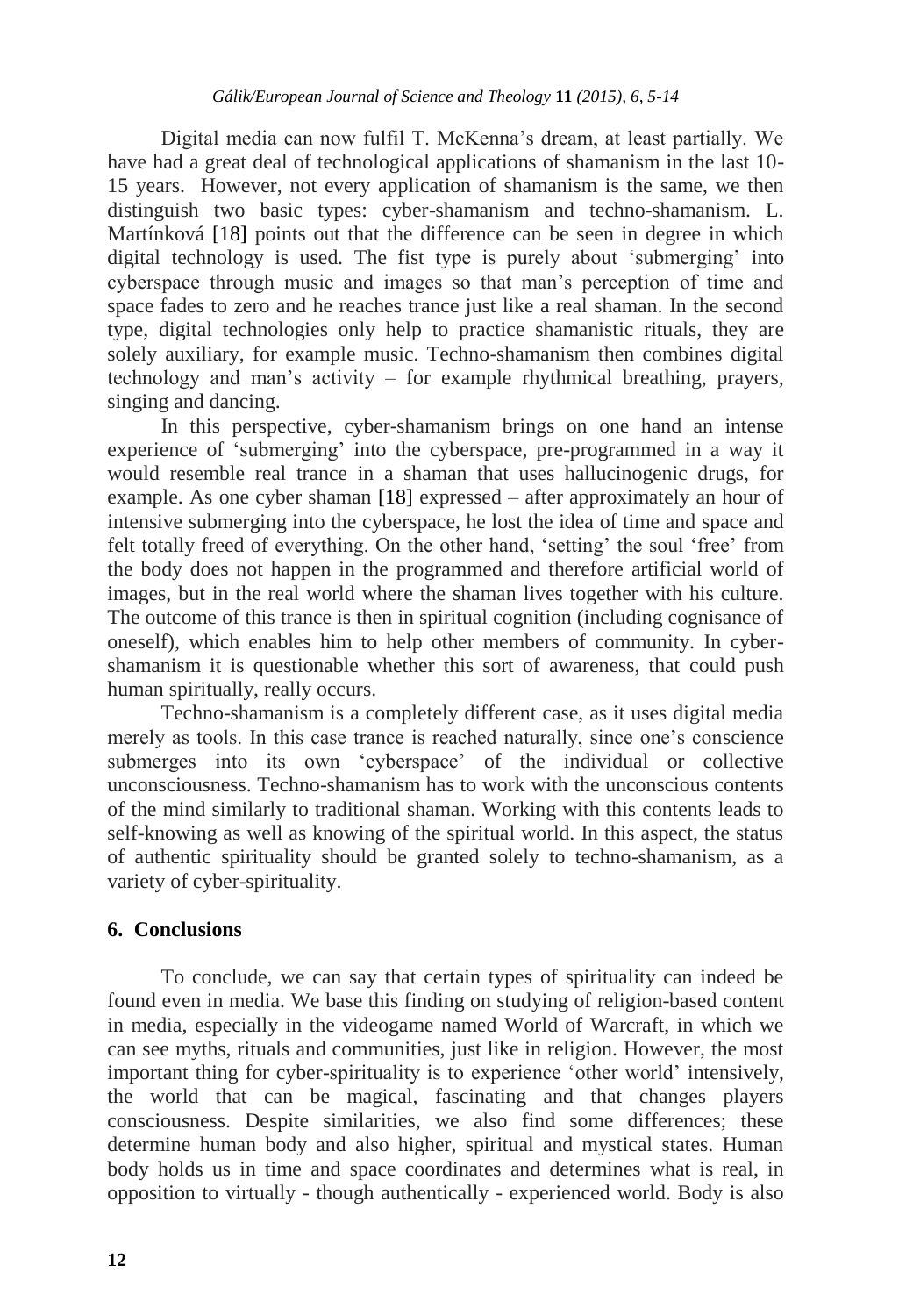inevitable in face-to-face communication and in auratic radiation of human being, which cannot be achieved through digital media. Within advanced spiritual experience, it is mostly about developing spiritual self-knowledge, which is enclosed in a pre-programmed and therefore basically artificial experience.

A special category found in cyber-spirituality is represented by cyberspirituality and cyber-shamanism. In the first case, despite similarity with trance in real shamanism, there is a problem with self-knowledge and selfdevelopment, as it again uses some pre-programmed space and ideas. The only exception is in case of techno-shamanism, since it uses digital media as additional sources in practicing shamanistic rituals.

We may make a conclusion here that modern cyber-spirituality, with exception of techno-shamanism, does not reach standards of the traditional spirituality and therefore cannot be fully understood as a new form of religion. Despite this, it can saturate into spiritual needs of post-modern (or hypermodern) man.

However, there is still a question that remains to be answered in the future: how will digital media contribute to further development of man and what influence will they bring on his spiritual experience? We do not know the answer, but it is probable that technology will continue to penetrate human life. This will bring some new challenges for scientific disciplines such as Philosophy, Sociology, Anthropology, Religious science and other, but also for media education - because the right attitude to technologies, especially digital media will have to be found [19].

## **Acknowledgement**

This article is a partial result of VEGA project no. 1/0284/14 titled "Kyberpriestor ako nová existenciálna dimenzia človeka" (Cyberspace as a new existential dimension of man). Lead researcher (project supervisor): Prof. PhDr. Slavomír Gálik, PhD, period: 2014–2016.

## **References**

- [1] A. Modrzejewski and T. Tökölyová, European Journal of Transformation Studies, **1(2)** (2013) 37–47.
- [2] M. Eliade, *Dejiny náboženských predstáv a ideí I. (Histoire des croyances et des idées religieuses)*, Agora, Bratislava, 1995, 21.
- [3] O.I. Ńtampach, *Malý přehled náboženství*, Sursum Tińnov, Brno, 1993, 16.
- [4] T. Halík, *Vzýván i nevzýván*. NLN, Praha, 2004, 38.
- [5] M. Eliade, *Posvátné a profánní (Le sacré et le profane)*, Oikoymenh, Praha, 2006, 13.
- [6] SaintTeresa of Avila, *The Interior Castle or The Mansions*, Thomas Baker, London, 1921, 89.
- [7] J. Sudbrack, *Mystika (Mystik: Christliche Orientierung in religiösen Pluralismus)*, Karmelitánské nakladatelství, Kostelní Vydŕí, 1995, 37.